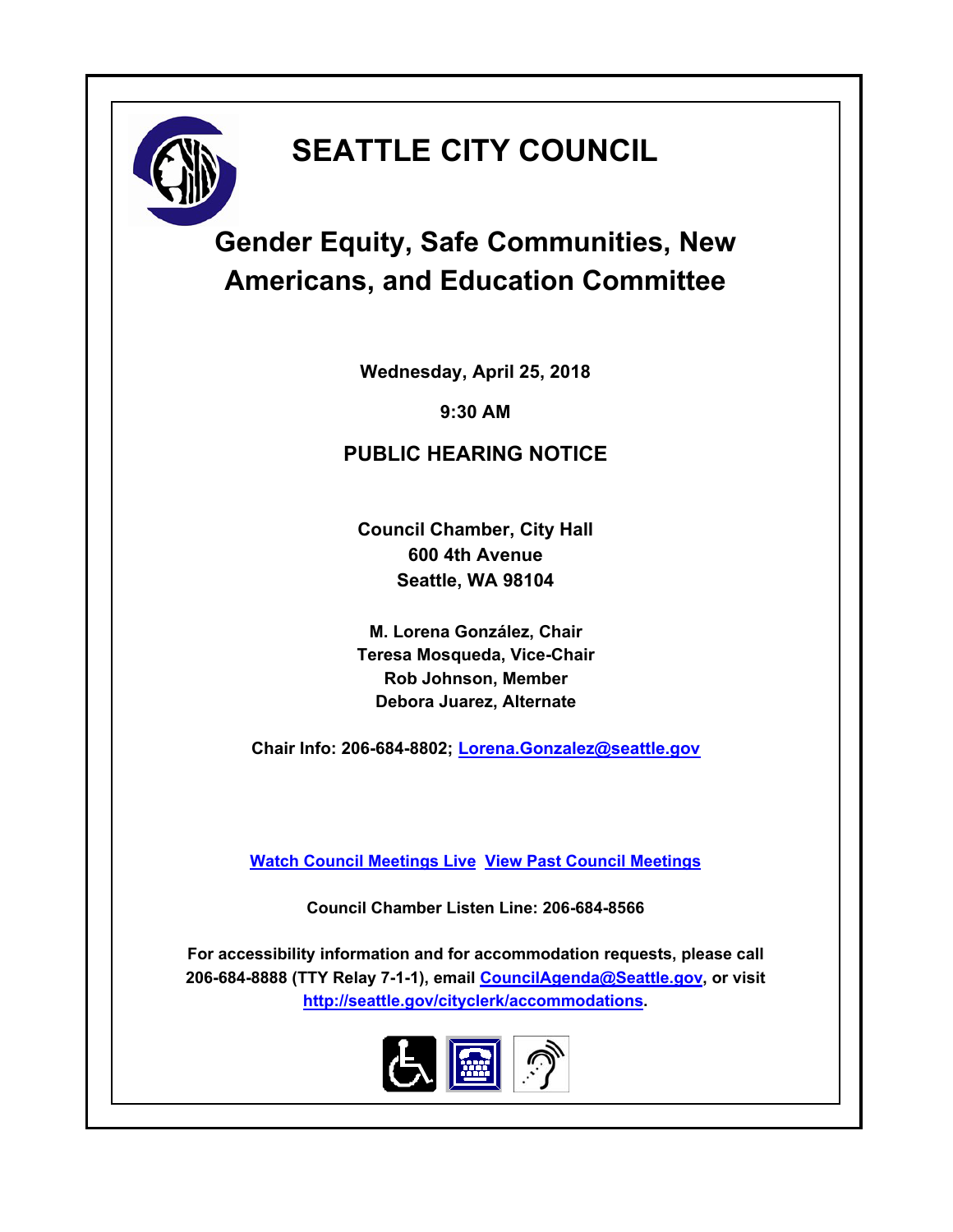## **SEATTLE CITY COUNCIL**

### **Gender Equity, Safe Communities, New Americans, and Education Committee**

## **April 25, 2018 - 9:30 AM PUBLIC HEARING NOTICE**

#### **Meeting Location:**

Council Chamber, City Hall, 600 4th Avenue, Seattle, WA 98104

http://www.seattle.gov/council/committees/safe-communities **Committee Website:**

#### **Appointment of Lisa Allison Judge as Inspector General, for a term from April 30, 2018 to December 31, 2024.** [Appt 00990](http://seattle.legistar.com/gateway.aspx?m=l&id=/matter.aspx?key=7028)

*Attachments:* [Appointment Packet](http://seattle.legistar.com/gateway.aspx?M=F&ID=73519607-a37a-4543-bb52-2ff6fc5482de.pdf)